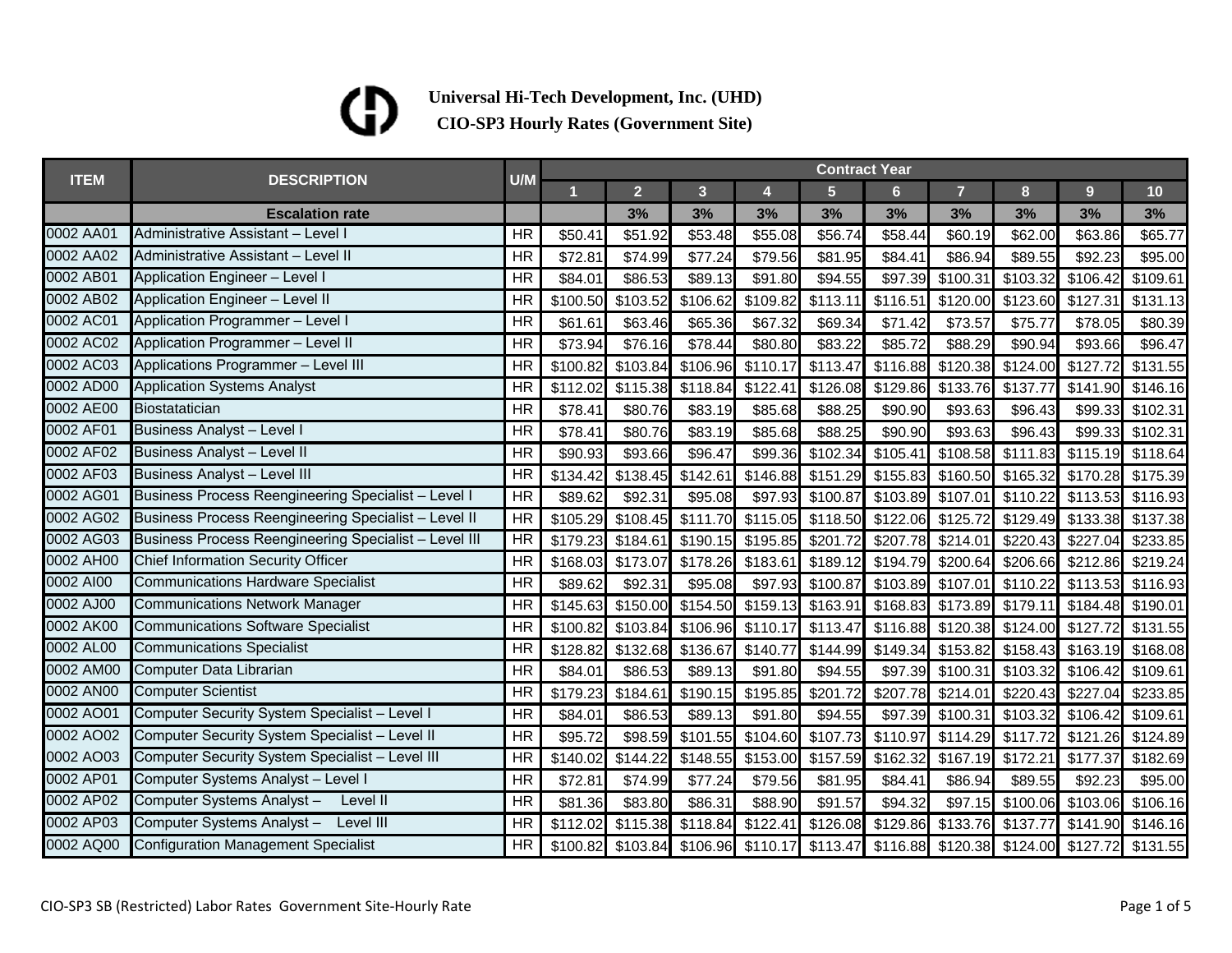|             | <b>DESCRIPTION</b>                                   | U/M       | <b>Contract Year</b> |                |          |          |                |                |                |          |          |          |  |
|-------------|------------------------------------------------------|-----------|----------------------|----------------|----------|----------|----------------|----------------|----------------|----------|----------|----------|--|
| <b>ITEM</b> |                                                      |           |                      | 2 <sup>1</sup> | 3        | 4        | 5 <sub>5</sub> | 6 <sup>1</sup> | $\overline{7}$ | 8        | 9        | 10       |  |
| 0002 AR01   | Cost Analyst - Level I                               | <b>HR</b> | \$72.81              | \$74.99        | \$77.24  | \$79.56  | \$81.95        | \$84.41        | \$86.94        | \$89.55  | \$92.23  | \$95.00  |  |
| 0002 AR02   | Cost Analyst - Level II                              | <b>HR</b> | \$81.36              | \$83.80        | \$86.31  | \$88.90  | \$91.57        | \$94.32        | \$97.15        | \$100.06 | \$103.06 | \$106.16 |  |
| 0002 AS00   | Data Entry Clerk                                     | <b>HR</b> | \$28.00              | \$28.84        | \$29.71  | \$30.60  | \$31.51        | \$32.46        | \$33.43        | \$34.44  | \$35.47  | \$36.53  |  |
| 0002 AT00   | <b>Data Security Specialist</b>                      | <b>HR</b> | \$112.02             | \$115.38       | \$118.84 | \$122.41 | \$126.08       | \$129.86       | \$133.76       | \$137.77 | \$141.90 | \$146.16 |  |
| 0002 AU00   | <b>Data Standardization Specialist</b>               | <b>HR</b> | \$95.22              | \$98.08        | \$101.02 | \$104.05 | \$107.17       | \$110.39       | \$113.70       | \$117.11 | \$120.62 | \$124.24 |  |
| 0002 AV00   | Database Administrator                               | <b>HR</b> | \$78.41              | \$80.76        | \$83.19  | \$85.68  | \$88.25        | \$90.90        | \$93.63        | \$96.43  | \$99.33  | \$102.31 |  |
| 0002 AW01   | Database Management Specialist - Level I             | <b>HR</b> | \$72.81              | \$74.99        | \$77.24  | \$79.56  | \$81.95        | \$84.41        | \$86.94        | \$89.55  | \$92.23  | \$95.00  |  |
| 0002 AW02   | Database Management Specialist - Level II            | <b>HR</b> | \$95.22              | \$98.08        | \$101.02 | \$104.05 | \$107.17       | \$110.39       | \$113.70       | \$117.11 | \$120.62 | \$124.24 |  |
| 0002 AW03   | Database Management Specialist - Level III           | <b>HR</b> | \$123.22             | \$126.92       | \$130.72 | \$134.65 | \$138.69       | \$142.85       | \$147.13       | \$151.55 | \$156.09 | \$160.77 |  |
| 0002 AX01   | Database Specialist - Level I                        | <b>HR</b> | \$56.01              | \$57.69        | \$59.42  | \$61.20  | \$63.04        | \$64.93        | \$66.88        | \$68.89  | \$70.95  | \$73.08  |  |
| 0002 AX02   | Database Specialist - Level II                       | <b>HR</b> | \$73.12              | \$75.31        | \$77.57  | \$79.90  | \$82.30        | \$84.77        | \$87.31        | \$89.93  | \$92.63  | \$95.41  |  |
| 0002 AX03   | Database Specialist - Level III                      | <b>HR</b> | \$100.82             | \$103.84       | \$106.96 | \$110.17 | \$113.47       | \$116.88       | \$120.38       | \$124.00 | \$127.72 | \$131.55 |  |
| 0002 AY00   | Data Warehousing Administrator                       | <b>HR</b> | \$123.22             | \$126.92       | \$130.72 | \$134.65 | \$138.69       | \$142.85       | \$147.13       | \$151.55 | \$156.09 | \$160.77 |  |
| 0002 AZ00   | Data Warehouse Analyst                               | <b>HR</b> | \$95.22              | \$98.08        | \$101.02 | \$104.05 | \$107.17       | \$110.39       | \$113.70       | \$117.11 | \$120.62 | \$124.24 |  |
| 0002 BA00   | Data Warehouse Programmer                            | <b>HR</b> | \$112.02             | \$115.38       | \$118.84 | \$122.41 | \$126.08       | \$129.86       | \$133.76       | \$137.77 | \$141.90 | \$146.16 |  |
| 0002 BB00   | <b>Disaster Recovery Specialist</b>                  | <b>HR</b> | \$112.02             | \$115.38       | \$118.84 | \$122.41 | \$126.08       | \$129.86       | \$133.76       | \$137.77 | \$141.90 | \$146.16 |  |
| 0002 BC01   | Document Control Specialist - Level I                | <b>HR</b> | \$50.41              | \$51.92        | \$53.48  | \$55.08  | \$56.74        | \$58.44        | \$60.19        | \$62.00  | \$63.86  | \$65.77  |  |
| 0002 BC02   | Document Control Specialist - Level II               | <b>HR</b> | \$61.61              | \$63.46        | \$65.36  | \$67.32  | \$69.34        | \$71.42        | \$73.57        | \$75.77  | \$78.05  | \$80.39  |  |
| 0002 BC03   | Document Control Specialist - Level III              | <b>HR</b> | \$84.01              | \$86.53        | \$89.13  | \$91.80  | \$94.55        | \$97.39        | \$100.31       | \$103.32 | \$106.42 | \$109.61 |  |
| 0002 BD01   | Document Support Specialist - Level I                | <b>HR</b> | \$44.81              | \$46.15        | \$47.54  | \$48.97  | \$50.43        | \$51.95        | \$53.51        | \$55.11  | \$56.76  | \$58.47  |  |
| 0002 BD02   | Document Support Specialist - Level II               | <b>HR</b> | \$61.61              | \$63.46        | \$65.36  | \$67.32  | \$69.34        | \$71.42        | \$73.57        | \$75.77  | \$78.05  | \$80.39  |  |
| 0002 BE00   | <b>Duplicating Machine Operator</b>                  | <b>HR</b> | \$33.61              | \$34.62        | \$35.66  | \$36.73  | \$37.83        | \$38.96        | \$40.13        | \$41.34  | \$42.58  | \$43.85  |  |
| 0002 BF00   | Electronic Data Interchange (EDI) Specialist         | <b>HR</b> | \$103.06             | \$106.15       | \$109.34 | \$112.62 | \$115.99       | \$119.47       | \$123.06       | \$126.75 | \$130.55 | \$134.47 |  |
| 0002 BG00   | Electronic Meeting Technographer                     | <b>HR</b> | \$50.41              | \$51.92        | \$53.48  | \$55.08  | \$56.74        | \$58.44        | \$60.19        | \$62.00  | \$63.86  | \$65.77  |  |
| 0002 BH00   | <b>Enterprise Resource Planning (ERP) Specialist</b> | <b>HR</b> | \$168.03             | \$173.07       | \$178.26 | \$183.61 | \$189.12       | \$194.79       | \$200.64       | \$206.66 | \$212.86 | \$219.24 |  |
| 0002 BI00   | Facilitator                                          | <b>HR</b> | \$84.01              | \$86.53        | \$89.13  | \$91.80  | \$94.55        | \$97.39        | \$100.31       | \$103.32 | \$106.42 | \$109.61 |  |
| 0002 BJ00   | Financial Analyst - IT                               | <b>HR</b> | \$106.42             | \$109.61       | \$112.90 | \$116.29 | \$119.78       | \$123.37       | \$127.07       | \$130.88 | \$134.81 | \$138.85 |  |
| 0002 BK01   | Functional Analyst - Level I                         | <b>HR</b> | \$69.45              | \$71.53        | \$73.68  | \$75.89  | \$78.17        | \$80.51        | \$82.93        | \$85.41  | \$87.98  | \$90.62  |  |
| 0002 BK02   | Functional Analyst - Level II                        | <b>HR</b> | \$100.82             | \$103.84       | \$106.96 | \$110.17 | \$113.47       | \$116.88       | \$120.38       | \$124.00 | \$127.72 | \$131.55 |  |
| 0002 BL01   | General Clerk - Level I                              | <b>HR</b> | \$30.81              | \$31.73        | \$32.69  | \$33.67  | \$34.68        | \$35.72        | \$36.79        | \$37.89  | \$39.03  | \$40.20  |  |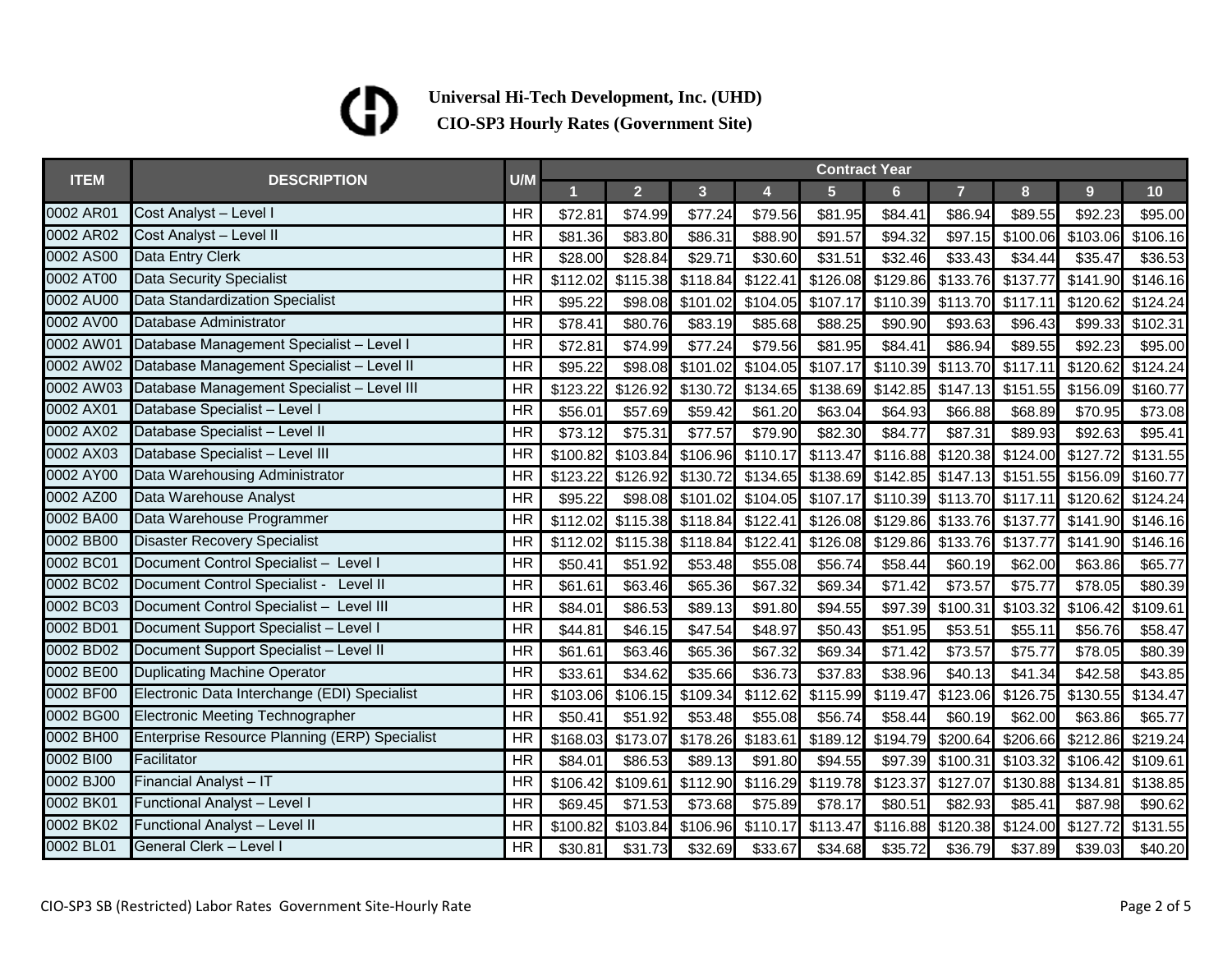| <b>ITEM</b> | <b>DESCRIPTION</b>                             | U/M       | <b>Contract Year</b> |                |          |          |                |          |                |          |                |          |  |
|-------------|------------------------------------------------|-----------|----------------------|----------------|----------|----------|----------------|----------|----------------|----------|----------------|----------|--|
|             |                                                |           |                      | 2 <sup>1</sup> | 3        | 4        | 5 <sup>5</sup> | 6        | $\overline{7}$ | 8        | 9 <sup>°</sup> | 10       |  |
| 0002 BL02   | General Clerk - Level II                       | <b>HR</b> | \$44.81              | \$46.15        | \$47.54  | \$48.97  | \$50.43        | \$51.95  | \$53.51        | \$55.11  | \$56.76        | \$58.47  |  |
| 0002 BL03   | General Clerk - Level III                      | <b>HR</b> | \$72.81              | \$74.99        | \$77.24  | \$79.56  | \$81.95        | \$84.41  | \$86.94        | \$89.55  | \$92.23        | \$95.00  |  |
| 0002 BM00   | Geographic Information System (GIS) Specialist | <b>HR</b> | \$106.42             | \$109.61       | \$112.90 | \$116.29 | \$119.78       | \$123.37 | \$127.07       | \$130.88 | \$134.81       | \$138.85 |  |
| 0002 BN00   | <b>Graphical User Interface Designer</b>       | <b>HR</b> | \$100.82             | \$103.84       | \$106.96 | \$110.17 | \$113.47       | \$116.88 | \$120.38       | \$124.00 | \$127.72       | \$131.55 |  |
| 0002 BO00   | <b>Graphics Specialist</b>                     | <b>HR</b> | \$84.0'              | \$86.53        | \$89.13  | \$91.80  | \$94.55        | \$97.39  | \$100.31       | \$103.32 | \$106.42       | \$109.61 |  |
| 0002 BP00   | Hardware Draftsman                             | <b>HR</b> | \$84.01              | \$86.53        | \$89.13  | \$91.80  | \$94.55        | \$97.39  | \$100.31       | \$103.32 | \$106.42       | \$109.61 |  |
| 0002 BQ01   | Hardware Installation Technician - Level I     | <b>HR</b> | \$67.21              | \$69.23        | \$71.30  | \$73.44  | \$75.65        | \$77.91  | \$80.25        | \$82.66  | \$85.14        | \$87.69  |  |
| 0002 BQ02   | Hardware Installation Technician - Level II    | <b>HR</b> | \$81.36              | \$83.80        | \$86.31  | \$88.90  | \$91.57        | \$94.32  | \$97.15        | \$100.06 | \$103.06       | \$106.16 |  |
| 0002 BR00   | Hardware Specialist - Information Technology   | <b>HR</b> | \$78.41              | \$80.76        | \$83.19  | \$85.68  | \$88.25        | \$90.90  | \$93.63        | \$96.43  | \$99.33        | \$102.31 |  |
| 0002 BS00   | <b>Help Desk Manager</b>                       | <b>HR</b> | \$106.42             | \$109.61       | \$112.90 | \$116.29 | \$119.78       | \$123.37 | \$127.07       | \$130.88 | \$134.81       | \$138.85 |  |
| 0002 BT00   | <b>Help Desk Specialist</b>                    | <b>HR</b> | \$67.21              | \$69.23        | \$71.30  | \$73.44  | \$75.65        | \$77.9'  | \$80.25        | \$82.66  | \$85.14        | \$87.69  |  |
| 0002 BU01   | Imaging Specialist/Technician - Level I        | <b>HR</b> | \$61.61              | \$63.46        | \$65.36  | \$67.32  | \$69.34        | \$71.42  | \$73.57        | \$75.77  | \$78.05        | \$80.39  |  |
| 0002 BU02   | Imaging Specialist/Technician - Level II       | <b>HR</b> | \$71.79              | \$73.94        | \$76.16  | \$78.45  | \$80.80        | \$83.22  | \$85.72        | \$88.29  | \$90.94        | \$93.67  |  |
| 0002 BU03   | Imaging Specialist/Technician - Level III      | <b>HR</b> | \$112.02             | \$115.38       | \$118.84 | \$122.41 | \$126.08       | \$129.86 | \$133.76       | \$137.77 | \$141.90       | \$146.16 |  |
| 0002 BV00   | Informatic Specialist/Bioinformatician         | <b>HR</b> | \$201.92             | \$207.98       | \$214.22 | \$220.64 | \$227.26       | \$234.08 | \$241.10       | \$248.34 | \$255.79       | \$263.46 |  |
| 0002 BW01   | Information Engineer - Level I                 | <b>HR</b> | \$100.82             | \$103.84       | \$106.96 | \$110.17 | \$113.47       | \$116.88 | \$120.38       | \$124.00 | \$127.72       | \$131.55 |  |
| 0002 BW02   | Information Engineer - Level II                | <b>HR</b> | \$114.86             | \$118.31       | \$121.85 | \$125.51 | \$129.28       | \$133.15 | \$137.15       | \$141.26 | \$145.50       | \$149.87 |  |
| 0002 BX00   | Information Resource Management Analyst        | <b>HR</b> | \$128.82             | \$132.68       | \$136.67 | \$140.77 | \$144.99       | \$149.34 | \$153.82       | \$158.43 | \$163.19       | \$168.08 |  |
| 0002 BY00   | <b>Information Systems Training Specialist</b> | <b>HR</b> | \$95.22              | \$98.08        | \$101.02 | \$104.05 | \$107.17       | \$110.39 | \$113.70       | \$117.11 | \$120.62       | \$124.24 |  |
| 0002 BZ00   | IT Policy/Legislative Specialist               | <b>HR</b> | \$112.02             | \$115.38       | \$118.84 | \$122.41 | \$126.08       | \$129.86 | \$133.76       | \$137.77 | \$141.90       | \$146.16 |  |
| 0002 CA00   | <b>IT Strategic/Capital Planner</b>            | <b>HR</b> | \$134.42             | \$138.45       | \$142.61 | \$146.88 | \$151.29       | \$155.83 | \$160.50       | \$165.32 | \$170.28       | \$175.39 |  |
| 0002 CB00   | Knowledge Management Specialist                | <b>HR</b> | \$117.62             | \$121.15       | \$124.78 | \$128.53 | \$132.38       | \$136.35 | \$140.44       | \$144.66 | \$149.00       | \$153.47 |  |
| 0002 CC00   | Librarian                                      | <b>HR</b> | \$56.01              | \$57.69        | \$59.42  | \$61.20  | \$63.04        | \$64.93  | \$66.88        | \$68.89  | \$70.95        | \$73.08  |  |
| 0002 CD00   | Librarian Technician                           | <b>HR</b> | \$39.2'              | \$40.39        | \$41.60  | \$42.85  | \$44.13        | \$45.46  | \$46.82        | \$48.22  | \$49.67        | \$51.16  |  |
| 0002 CE00   | Medical Billing/Account Management Specialist  | <b>HR</b> | \$67.21              | \$69.23        | \$71.30  | \$73.44  | \$75.65        | \$77.91  | \$80.25        | \$82.66  | \$85.14        | \$87.69  |  |
| 0002 CF00   | <b>Modeling and Simulation Specialist</b>      | <b>HR</b> | \$106.42             | \$109.61       | \$112.90 | \$116.29 | \$119.78       | \$123.37 | \$127.07       | \$130.88 | \$134.81       | \$138.85 |  |
| 0002 CG00   | Network Administrator                          | <b>HR</b> | \$84.01              | \$86.53        | \$89.13  | \$91.80  | \$94.55        | \$97.39  | \$100.31       | \$103.32 | \$106.42       | \$109.61 |  |
| 0002 CH00   | <b>Network Draftsman</b>                       | <b>HR</b> | \$72.81              | \$74.99        | \$77.24  | \$79.56  | \$81.95        | \$84.41  | \$86.94        | \$89.55  | \$92.23        | \$95.00  |  |
| 0002 Cl01   | Network Installation Technician - Level I      | <b>HR</b> | \$72.81              | \$74.99        | \$77.24  | \$79.56  | \$81.95        | \$84.41  | \$86.94        | \$89.55  | \$92.23        | \$95.00  |  |
| 0002 CI02   | Network Installation Technician - Level II     | <b>HR</b> | \$86.15              | \$88.73        | \$91.40  | \$94.14  | \$96.96        | \$99.87  | \$102.87       | \$105.95 | \$109.13       | \$112.41 |  |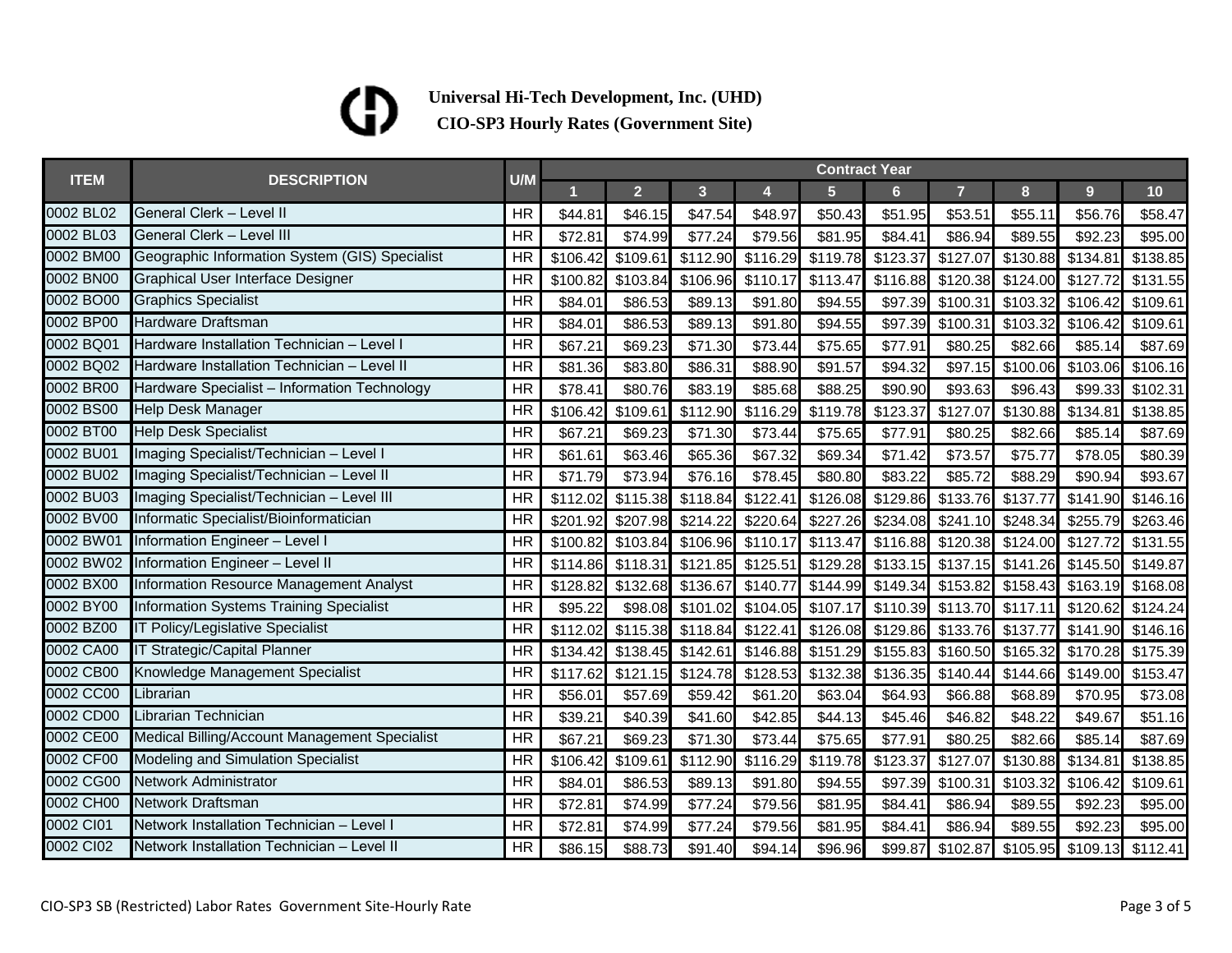|             | <b>DESCRIPTION</b>                       | U/M       | <b>Contract Year</b> |                |                         |                            |                |                |                |          |                |          |  |
|-------------|------------------------------------------|-----------|----------------------|----------------|-------------------------|----------------------------|----------------|----------------|----------------|----------|----------------|----------|--|
| <b>ITEM</b> |                                          |           |                      | 2 <sup>1</sup> | $\overline{\mathbf{3}}$ | 4                          | $5\phantom{.}$ | 6 <sup>1</sup> | $\overline{7}$ | 8        | 9 <sup>°</sup> | 10       |  |
| 0002 CJ00   | Network Support Technician               | <b>HR</b> | \$89.62              | \$92.31        | \$95.08                 | \$97.93                    | \$100.87       | \$103.89       | \$107.01       | \$110.22 | \$113.53       | \$116.93 |  |
| 0002 CK00   | <b>Operations Manager</b>                | <b>HR</b> | \$128.82             | \$132.68       | \$136.67                | \$140.77                   | \$144.99       | \$149.34       | \$153.82       | \$158.43 | \$163.19       | \$168.08 |  |
| 0002 CL00   | <b>Procurement Product Specialist</b>    | <b>HR</b> | \$100.82             | \$103.84       |                         | \$106.96 \$110.17          | \$113.47       | \$116.88       | \$120.38       | \$124.00 | \$127.72       | \$131.55 |  |
| 0002 CM00   | <b>Program Administration Specialist</b> | <b>HR</b> | \$61.61              | \$63.46        | \$65.36                 | \$67.32                    | \$69.34        | \$71.42        | \$73.57        | \$75.77  | \$78.05        | \$80.39  |  |
| 0002 CN00   | <b>Program Analyst</b>                   | <b>HR</b> | \$123.22             | \$126.92       | \$130.72                | \$134.65                   | \$138.69       | \$142.85       | \$147.13       | \$151.55 | \$156.09       | \$160.77 |  |
| 0002 CO00   | Program Manager                          | <b>HR</b> | \$168.03             | \$173.07       | \$178.26                | \$183.61                   | \$189.12       | \$194.79       | \$200.64       | \$206.66 | \$212.86       | \$219.24 |  |
| 0002 CP00   | <b>Project Control Specialist</b>        | <b>HR</b> | \$112.02             | \$115.38       |                         | \$118.84 \$122.41 \$126.08 |                | \$129.86       | \$133.76       | \$137.77 | \$141.90       | \$146.16 |  |
| 0002 CQ00   | <b>Project Leader</b>                    | <b>HR</b> | \$112.02             | \$115.38       | \$118.84                | \$122.41                   | \$126.08       | \$129.86       | \$133.76       | \$137.77 | \$141.90       | \$146.16 |  |
| 0002 CR01   | Project Manager - Level I                | <b>HR</b> | \$89.62              | \$92.31        | \$95.08                 | \$97.93                    | \$100.87       | \$103.89       | \$107.01       | \$110.22 | \$113.53       | \$116.93 |  |
| 0002 CR02   | Project Manager - Level II               | <b>HR</b> | \$102.71             | \$105.79       | \$108.97                | \$112.23                   | \$115.60       | \$119.07       | \$122.64       | \$126.32 | \$130.11       | \$134.01 |  |
| 0002 CR03   | Project Manager - Level III              | <b>HR</b> | \$151.23             | \$155.77       | \$160.44                | \$165.25                   | \$170.21       | \$175.32       | \$180.58       | \$185.99 | \$191.57       | \$197.32 |  |
| 0002 CS00   | <b>Public Health Analyst</b>             | <b>HR</b> | \$72.81              | \$74.99        | \$77.24                 | \$79.56                    | \$81.95        | \$84.41        | \$86.94        | \$89.55  | \$92.23        | \$95.00  |  |
| 0002 CT00   | <b>Quality Assurance Analyst</b>         | <b>HR</b> | \$106.42             | \$109.61       | \$112.90                | \$116.29                   | \$119.78       | \$123.37       | \$127.07       | \$130.88 | \$134.81       | \$138.85 |  |
| 0002 CU00   | <b>Quality Assurance Manager</b>         | <b>HR</b> | \$134.42             | \$138.45       | \$142.61                | \$146.88                   | \$151.29       | \$155.83       | \$160.50       | \$165.32 | \$170.28       | \$175.39 |  |
| 0002 CV00   | <b>Quality Assurance Specialist</b>      | <b>HR</b> | \$84.01              | \$86.53        | \$89.13                 | \$91.80                    | \$94.55        | \$97.39        | \$100.31       | \$103.32 | \$106.42       | \$109.61 |  |
| 0002 CW00   | <b>Records Management Specialist</b>     | <b>HR</b> | \$84.01              | \$86.53        | \$89.13                 | \$91.80                    | \$94.55        | \$97.39        | \$100.31       | \$103.32 | \$106.42       | \$109.61 |  |
| 0002 CX00   | <b>Scanner Operator</b>                  | <b>HR</b> | \$28.00              | \$28.84        | \$29.71                 | \$30.60                    | \$31.51        | \$32.46        | \$33.43        | \$34.44  | \$35.47        | \$36.53  |  |
| 0002 CY00   | Scientific Data Analyst                  | <b>HR</b> | \$112.02             | \$115.38       | \$118.84                | \$122.41                   | \$126.08       | \$129.86       | \$133.76       | \$137.77 | \$141.90       | \$146.16 |  |
| 0002 CZ01   | Subject Matter Expert - Level I          | <b>HR</b> | \$134.42             | \$138.45       | \$142.61                | \$146.88                   | \$151.29       | \$155.83       | \$160.50       | \$165.32 | \$170.28       | \$175.39 |  |
| 0002 CZ02   | Subject Matter Expert - Level II         | <b>HR</b> | \$168.03             | \$173.07       | \$178.26                | \$183.61                   | \$189.12       | \$194.79       | \$200.64       | \$206.66 | \$212.86       | \$219.24 |  |
| 0002 CZ03   | Subject Matter Expert - Level III        | <b>HR</b> | \$252.04             | \$259.60       | \$267.39                | \$275.41                   | \$283.67       | \$292.18       | \$300.95       | \$309.98 | \$319.28       | \$328.86 |  |
| 0002 DA01   | System Administrator - Level I           | <b>HR</b> | \$67.21              | \$69.23        | \$71.30                 | \$73.44                    | \$75.65        | \$77.91        | \$80.25        | \$82.66  | \$85.14        | \$87.69  |  |
| 0002 DA02   | System Administrator - Level II          | <b>HR</b> | \$78.87              | \$81.24        | \$83.67                 | \$86.18                    | \$88.77        | \$91.43        | \$94.17        | \$97.00  | \$99.91        | \$102.91 |  |
| 0002 DA03   | System Administrator - Level III         | <b>HR</b> | \$106.42             | \$109.61       | \$112.90                | \$116.29                   | \$119.78       | \$123.37       | \$127.07       | \$130.88 | \$134.81       | \$138.85 |  |
| 0002 DB01   | Systems Architect - Level I              | <b>HR</b> | \$106.42             | \$109.61       | \$112.90                | \$116.29                   | \$119.78       | \$123.37       | \$127.07       | \$130.88 | \$134.81       | \$138.85 |  |
| 0002 DB02   | Systems Architect - Level II             | <b>HR</b> | \$151.23             | \$155.77       | \$160.44]               | \$165.25                   | \$170.21       | \$175.32       | \$180.58       | \$185.99 | \$191.57       | \$197.32 |  |
| 0002 DC01   | Systems Engineer - Level I               | <b>HR</b> | \$72.81              | \$74.99        | \$77.24                 | \$79.56                    | \$81.95        | \$84.41        | \$86.94        | \$89.55  | \$92.23        | \$95.00  |  |
| 0002 DC02   | Systems Engineer - Level II              | <b>HR</b> | \$90.93              | \$93.66        | \$96.47                 | \$99.36                    | \$102.34       | \$105.41       | \$108.58       | \$111.83 | \$115.19       | \$118.64 |  |
| 0002 DC03   | Systems Engineer - Level III             | <b>HR</b> | \$134.42             | \$138.45       | \$142.61                | \$146.88                   | \$151.29       | \$155.83       | \$160.50       | \$165.32 | \$170.28       | \$175.39 |  |
| 0002 DD00   | <b>System Operator</b>                   | <b>HR</b> | \$56.01              | \$57.69        | \$59.42                 | \$61.20                    | \$63.04        | \$64.93        | \$66.88        | \$68.89  | \$70.95        | \$73.08  |  |